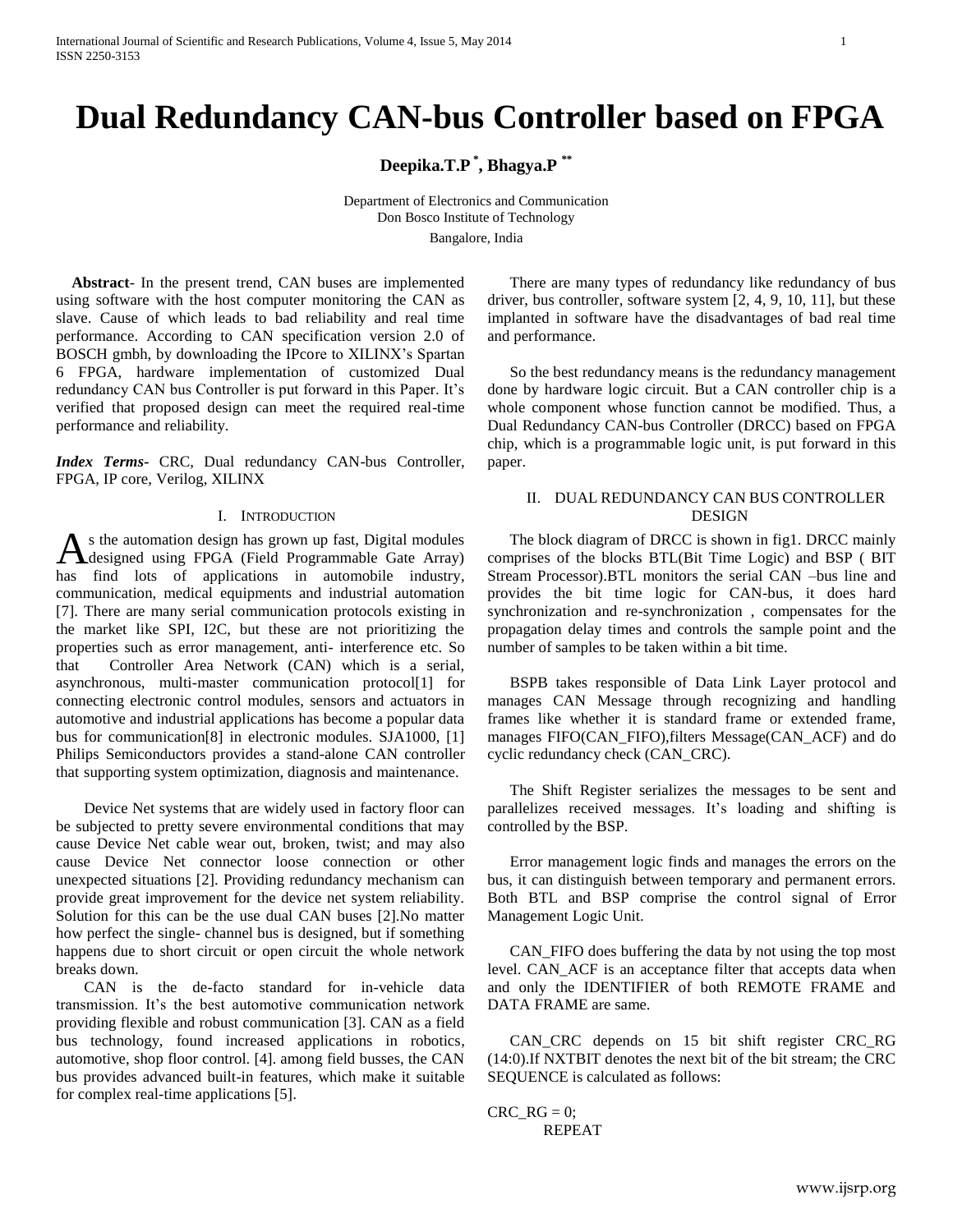$CRCNXT = NXTBIT EXOR CRC<sub>RG</sub>(14);$  $CRC\_RG(14:1) = CRC\_RG(13:0);$  $CRC\_RG(0) = 0;$ IF CRCNXT THEN CRC\_RG (14:0) =CRC\_RG (14:0) EXOR (4599hex); ENDIF UNTIL (CRC SEQUENCE starts or there is an ERROR condition).



## III. SYSTEM DESIGN OF CAN CONTROLLER

Fig.1. Dual Redundancy Can Bus Controller

The above Fig.1 shows the complete can controller module which contains the BSP (Bit processor logic), FIFO, Bit Timing logic, Acceptance filter modules; Register modules each module are build independently using CAN2.0 protocol and below explained are the individual module operation.

## *A. Design of Bit Stream Processor*

 The BSP translates the messages into frames and vice versa. It generates and discards the enclosing fixed format bits, inserts and extracts the stuff bits, calculates and checks the CRC code, performs the error management and decides which type of synchronization is to be done. It is evaluated is time after the sample point that is needed to calculate the next bit to be sent. At the sample point and processes the sampled bus input bit. It defines IPT (Information Processing Time).

## *B. Design of Bit Timing Logic*

 Bit timing configuration is done in two register bytes. The sum of Prop\_Seg and Phase\_Seg1 (as TSEG1) is combined with Phase\_Seg2 (as TSEG2) in one register, SJW and BRP are combined in the other register. The data in the bit timing registers are the configuration input of the CAN protocol controller.

The processing of the bit time, the calculation of the position of the Sample Point, and occasional synchronizations are controlled by the BTL state machine.

## *C. Design of FIFO and Register module*

 The FIFO and register modules are used for storing the data in the memory. For which FIFO checks the status of the memory, if the memory is full then it will give the message fifo\_full and fifo empty if the data is empty in the memory. Register modules are used for storing the data with respect to clock and reset so that the data will not go to the Meta stability and there is less chance of the data loss.

## IV. DESIGN IMPLEMENTATION RESULTS

 Design implementation is explained below which shows the individual module snap shots and its working procedure.



#### *A. Bit Stream Processor*

Fig.2. Bit Stream Processor Output

The above Fig.2 snapshot gives the information about BSP that which controls the complete CAN module where input signals sample\_bit, tx\_point, tx\_state, sampled\_point are sampled at every positive edge clk. With respect to input signals it drives the data\_in and address. By the completion of CAN controller, the input signal hard\_sync goes high which means that the complete module is reset and BSP will start the next address transaction.

#### *B. Bit Timing Logic Module*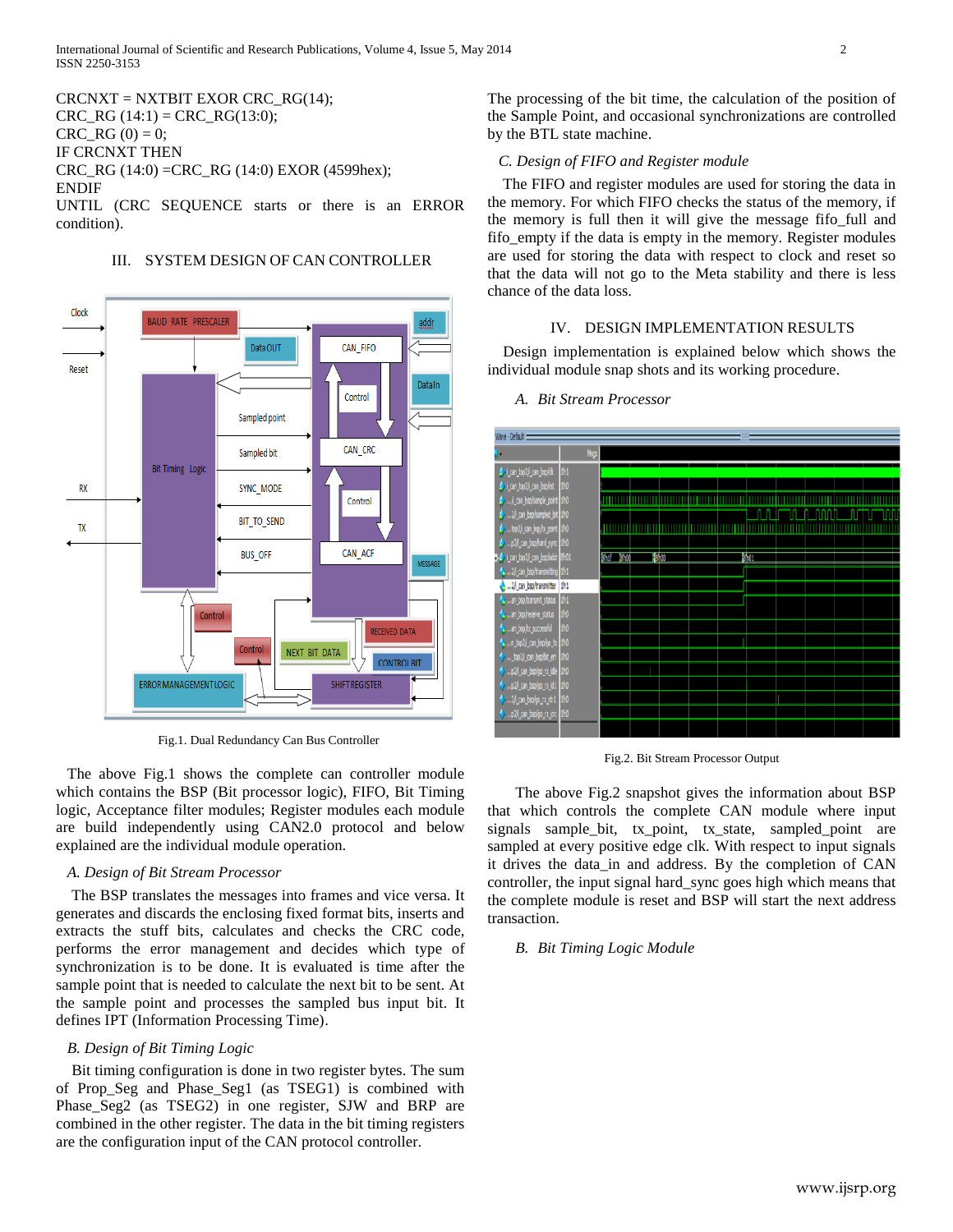

Fig.3. Bit Time Logic output

The Fig.3 snapshot gives the information about the bit timing logic of CAN controller. This will control all the registers and set the values of baud r presc (BRP), sync jump width (SJW), time\_segment1 and also about the time\_segment2 registers.

#### *C. Register Module*



Fig.4.Register Module Output

The Fig.4 snap shot gives the register module where all the configurable registers are configured in this module.

#### *D. CRC Module*



Fig.5. Cyclic Redundancy check Output

The Fig.5 snap shot gives the information of CRC calculation. The CRC should be calculated using above mentioned equation in title II.

### *E. CAN Acceptance Mode*



Fig.6. Acceptance Filter Output

The Fig.6 gives the information about the acceptance mode where it will gives the information about the id, node error, CRC\_limit, error\_frame and RTR information.

### V. CONCLUSION

The DRCC IP Core, which is written by synthesizable, behavioral Verilog language, can be used as a module in a project and it has a bright scope for the future. By downloading the IP Core into a XILINX's SPARTAN-6, The Design and Implementation of Dual Redundancy CAN-bus Controller is successful on FPGA. It compensates for the disadvantage of software redundancy and guarantees the reliability and real-time performance.

#### ACKNOWLEDGMENT

I would like to thank Professor Bhagya.P for her help in testing and analyzing the CAN IP Core.

#### **REFERENCES**

- [1] Philips Semiconductors. SJA1000 Standalone CAN controller. January 2000.
- [2] Qing Jia, DeviceNet media redundancy iCC 2005.
- [3] Robert Bosch GmbH, CAN Specification Version 2.0, September 1991.
- [4] Jos´e Rufino, Dual-Media Redundancy Mechanisms for CAN, Technical Report, January 1997.
- [5] M.A. Livani, J. Kaiser, and W.J. Jia, Scheduling hard and soft real-time communication in CAN, In Proc. of about the CRC the 23rd.Workshop on Real-Time Programming, Shantou, China, June 1998. IFAC/IFIP.
- [6] CiA CAN in Automation. CAN Physical Layer for Industrial Applications - CiA/DS102-1, April 1994.
- [7] Ma Xiaojun, Tong Jiarong, "Design and Implementation of A New FPGA Architecture," ASIC, 2003. Proceedings. 5th International Conference, Vol.2, pp.816-819, October 2003.
- [8] Yu Zhu, Can and FPGA Communication Engineering: Implementation of a Can Bus Based Measurement System on an Fpga Development Kit, Diplomica Verlag, 2010.